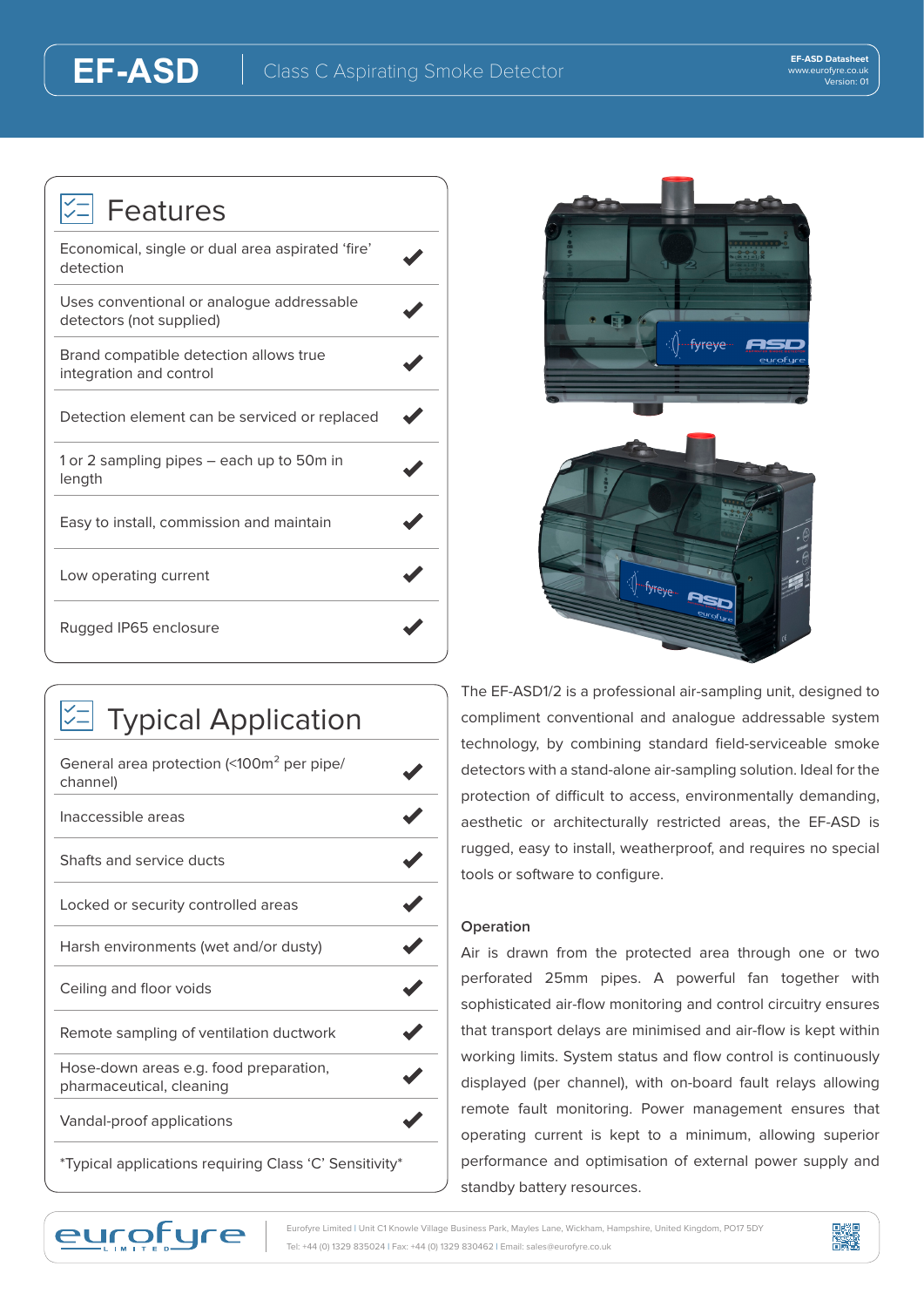eurofure

## **@ Technical Specification**

| <b>Mechanical</b>                          | <b>Sampling Pipe Inlets</b>                  | 1 or 2 (EF-ASD1 & EF-ASD2 respectively)                            |  |
|--------------------------------------------|----------------------------------------------|--------------------------------------------------------------------|--|
|                                            | <b>Detectors</b>                             | 1 or 2 conventional or analogue addressable smoke (not supplied)   |  |
|                                            | <b>Sampling Pipe</b><br>Length               | 50m (max) per pipe. For VdS approved installations, consult manual |  |
|                                            | <b>Sampling Pipe</b><br><b>Diameter</b>      | 1 or 2 x 25mm or 3/4" (27mm) nominal bore                          |  |
|                                            | <b>Exhaust Air Pipe</b><br>Outlet            | 1 (25mm or 3/4")                                                   |  |
| <b>Electrical</b><br><b>Supply Voltage</b> |                                              | Nominal 24Vdc (18 to 30Vdc)                                        |  |
|                                            | <b>Operating Current</b>                     | 300mA max (fan speed dependant)                                    |  |
|                                            | <b>Fault Monitoring</b>                      | Power failure (common), Flow fault per channel                     |  |
|                                            | <b>Relay Outputs</b>                         | 1 or 2 changeover relays                                           |  |
|                                            | <b>Cable Terminals</b>                       | Removable 2.0mm maximum                                            |  |
|                                            | <b>Display</b>                               | 5 common status plus 10 segment LED bargraph per channel           |  |
|                                            | Controls                                     | External weatherproof - Code protected                             |  |
|                                            | <b>Flow Monitoring</b>                       | Thermal, with adjustable High/Low and sensitivity limits           |  |
| Environmental                              | Operating<br>Temperature                     | -10 to $+60^{\circ}$ C                                             |  |
|                                            | <b>Operating Humidity</b>                    | 10 to 95% (non condensing)                                         |  |
|                                            | <b>IP Rating</b>                             | IP65 with exhaust pipe fitted and cable entries sealed             |  |
| General                                    | <b>Filtration (standard</b><br>internal)     | Replaceable dust particle. Harsh environment filter also available |  |
|                                            | <b>Filtration (external)</b>                 | Optional, external harsh environment filter                        |  |
|                                            | <b>Housing Material</b>                      | ABS, with tamper-proof locking mechanism                           |  |
|                                            | <b>Mounting</b>                              | Upright, horizontal or Inverted                                    |  |
|                                            | Weight                                       | 2.3kg                                                              |  |
|                                            | <b>Dimensions</b><br>$(W \times H \times D)$ | 259 x 184 x 166mm                                                  |  |
|                                            | Equipment<br><b>Approvals</b>                | EN54-20, CE, VdS, CPD                                              |  |
|                                            |                                              |                                                                    |  |